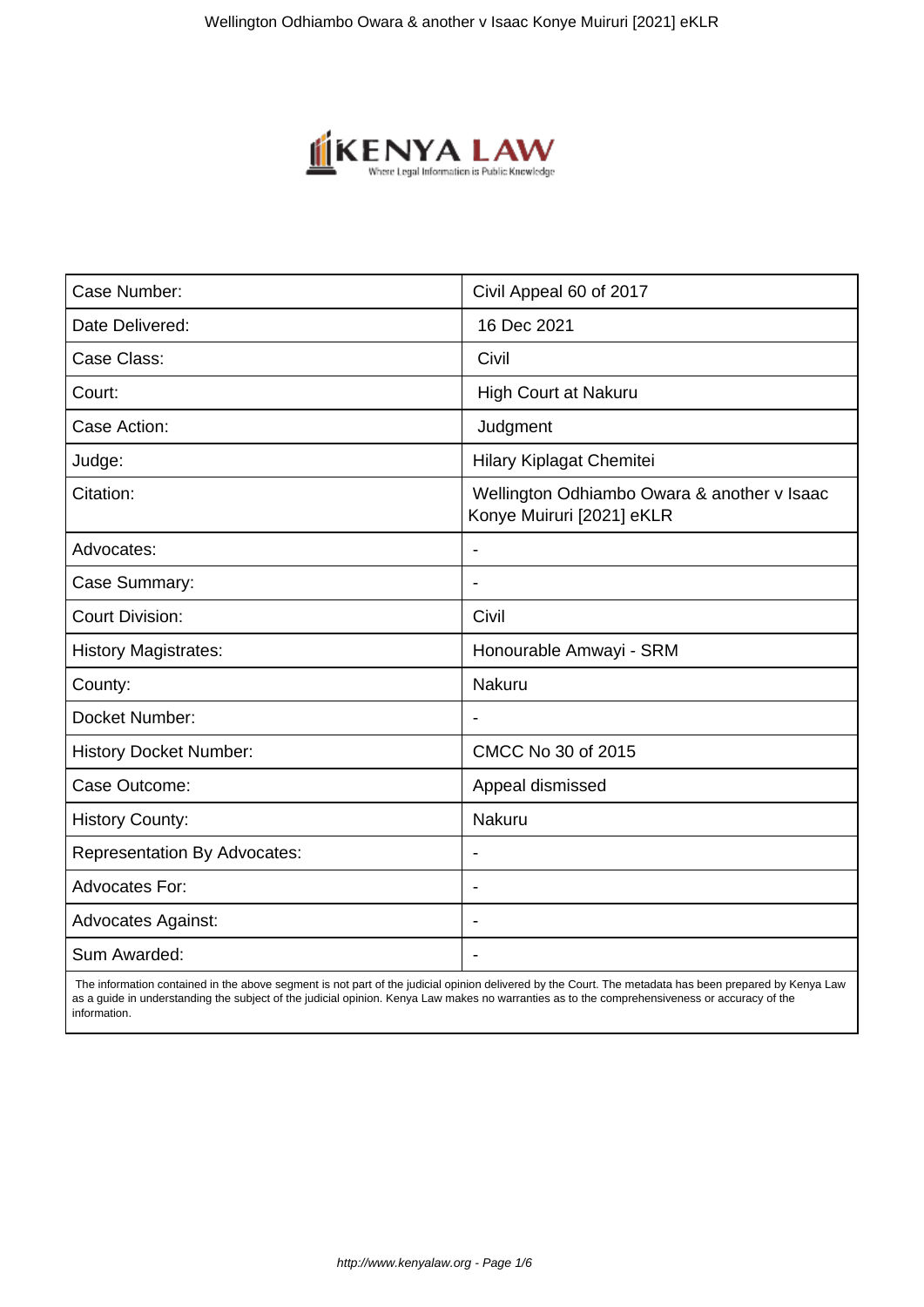# **REPUBLIC OF KENYA**

# **IN THE HIGH COURT OF KENYA**

# **AT NAKURU**

## **CIVIL APPEAL NO 60 OF 2017**

**WELLINGTON ODHIAMBO OWARA.................................................................................1ST APPELLANT**

**ODONDE WALTER..................................................................................................................................2ND APPELLANT**

# **VERSUS**

**ISAAC KONYE MUIRURI.....................................................................................................................RESPONDENT**

*(Being an appeal from the judgment/decree of Honourable Amwayi,*

*Senior Resident Magistrate, Molo, delivered on 8th March 2017*

*MOLO CMCC NO 30 OF 2015)*

## **JUDGEMENT**

1. The appellants were sued by the respondent who was involved in a road traffic accident involving motor vehicle registration no. KBA 958 N when he was lawfully crossing Eldoret- Nakuru road at Jogoo area on 19<sup>th</sup> August 2014. He sustained serious bodily injuries and he sued for both general and special damages. After full hearing of the suit, the trial court pronounced itself as follows; Liability: 60:40 in favor of the defendants, general damages: Kshs. 2,000,000, special damages: Kshs. 3,500, total: Kshs. 2,003,500 less 60%, grand total: Kshs. 801,400 plus costs and interests of the suit.

2. Aggrieved by the said judgement, the appellants filed this appeal against the lower courts award on liability and quantum based on the following grounds;

**a. That the Honourable Senior Resident Magistrate erred in law and fact by apportioning any liability to the Appellants given the circumstances of the accident, the evidence adduced and applicable law.**

**b. The Honourable Magistrate erred in law and fact by awarding an excessively high award of Kshs. 2,000,000/= given the injury sustained and the comparable authorities.**

**c. The Honourable Magistrate erred in law and fact by exercising her discretion to apportion liability and assess damages injudiciously.**

**d. The judgement of the court was against the weight of evidence tendered and bad in law.**

3. The appellants pray that the judgment in the subordinate court be set aside and this court dismisses the lower court suit by finding the Respondent 100% liable and or reducing the award of Kshs. 2,000,000/= which was on the higher side, to a reasonable figure.

4. Parties were directed to canvass the appeal by way of written submissions.

## **Appellant's Written Submissions**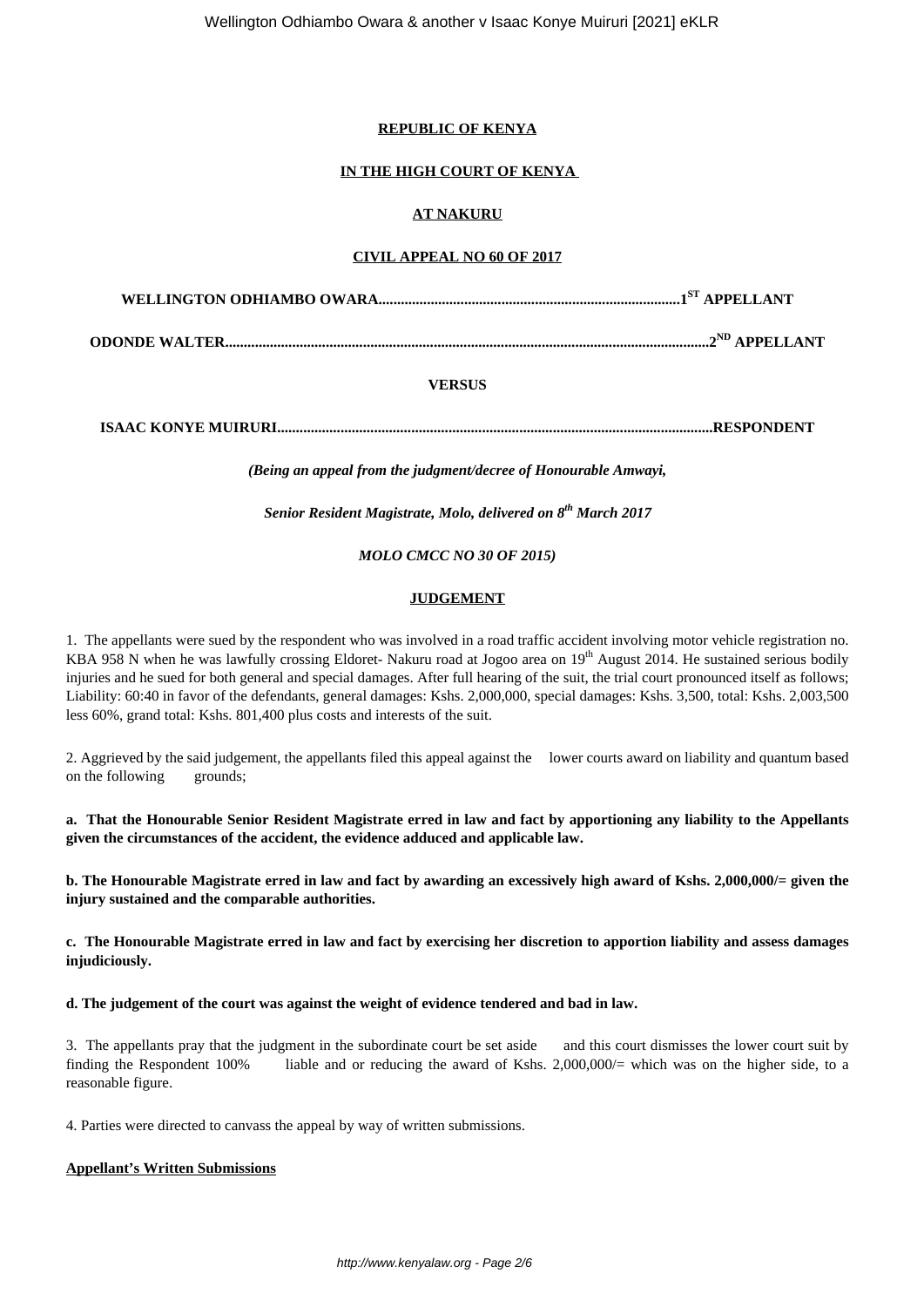5. The appellants submitted that the respondent did not prove his case as the evidence tendered by himself and the appellants all attribute blame to him for the occurrence of the accident. The trial court in fact made a finding that the appellant was not driving at a high speed in the circumstances. Hence, this court should find that apportioning liability on the appellants at 40% was a legal error. Any liability should have been less than 10%.

6. The appellants guided by the case of **Zarina Shariff and Another v Nashir Pirosesha Setrina and others (1963) EA 239** quoted in **John Wambua v Mathew Makau Mwololo & Another [2020] eKLR** and the case of **Khambi and Another v Mahithi and Another (1968) EA** submitted that this case is of exceptional circumstances warranting interference of the findings of the trial magistrate on degree of the blame attributed to the parties for the reason that the trial magistrate applied the wrong test in apportioning liability in this matter which was not supported by evidence or at all.

7. The appellants urged the court to note that the accident occurred at night and therefore visions of the driver must have been hampered by darkness, the driver was not speeding, the respondent chose to cross the road at about 20 meters away. Indeed, the trial magistrate correctly stated that 20 meters away was so close for anyone to attempt to cross the road.

8. It was submitted that assessment of damages should be guided by the following principles; that an award of damages is not meant to enrich the victim but to compensate the victim for the injuries sustained, the award should be commensurate with the injuries sustained, previous awards in similar injuries are mere guide but each case be treated on its own facts and that previous awards be taken into account to maintain stability of awards by taking inflation into account.

9. The appellants submitted that the award in the instant suit was inordinately high. They urged the court to be guided by a plethora of authorities such as the case of **Frida Mercy Chebii Kiplagat v Kipchumba Chelimo Chebet & Another (2007) eKLR** where the plaintiff who had sustained scar of incisim over the left lateral surface of the chest, 16 cm long, vertical, midline operations sear on the abdomen, both legs were amputated at a level 10cm below the tibia tubercles (below knee amputation) was awarded Kshs:  $2,800,000/=$  as general damages for pain suffering and loss of amenities.

10. In **Francis Ndungu Wambui & 2 others v VK (A minor suing through next friend and mother MCWK (2019)**; The High court at Embu upheld an award of Kshs: 1,000,000/= general damages where the plaintiff had sustained Soft tissues to the upper limbs, compound fracture of digital tibia fibula-shaft as well as loss consciousness for more 30 minutes after the accident. The victim was also subject to the risk of secondary stress fractures in the same sit"

11. In **Mwaura Muiruri v Suera Flowers Limited & another 2014 Eklr** the Plaintiff therein sustained multiple lacerations on the face, soft tissue injuries on the chest cage (mainly left submaxillary area), comminuted fractures of the right humerus upper and lower thirds of tibia and compound double fractures of the right upper and lower 1/3 tibia fibula. The court awarded a sum of Kshs: 1,750,000/= general damages for pain and suffering and loss of amenities.

12. In **CM (a minor suing through mother and next friend MN v Joseph Mwanganyi Maina (2018) Eklr,** the court awarded Kshs: 2,000,000/= for pain and suffering where the minor leg below the knee was severely crashed and deritalized and was amputated. This was in 2018 and finally in **John Kipkemboi & Another v Morris Kedolo (2019) eKLR,** the Respondent had sustained injuries including amputation of the left leg below the knee, chest, njury, bruises on the shoulder and back injury and crush injury. The court awarded him Kshs. 2,500,000 in the year 2019.

13. It was submitted that in the foregoing circumstances, the award of Kshs. 2,000,000 was inordinately high considering previous awards of damages as at the time of the judgement and the injuries sustained by respondent. The appellants urged the court to allow the appeal.

# **Respondent's submissions**

14. The respondent submitted that the trial magistrate considered all factors in holding the appellants 40% liable. Section 109 of the Evidence Act recognizes that the burden of proof as to any particular fact may be cast on the person who wishes the court to belief in its existence. The evidence by the respondent's two witnesses corroborated well as to the occurrence of the accident. It was submitted that the investigating officer never carried any investigations as to how the accident occurred in order to blame the respondent.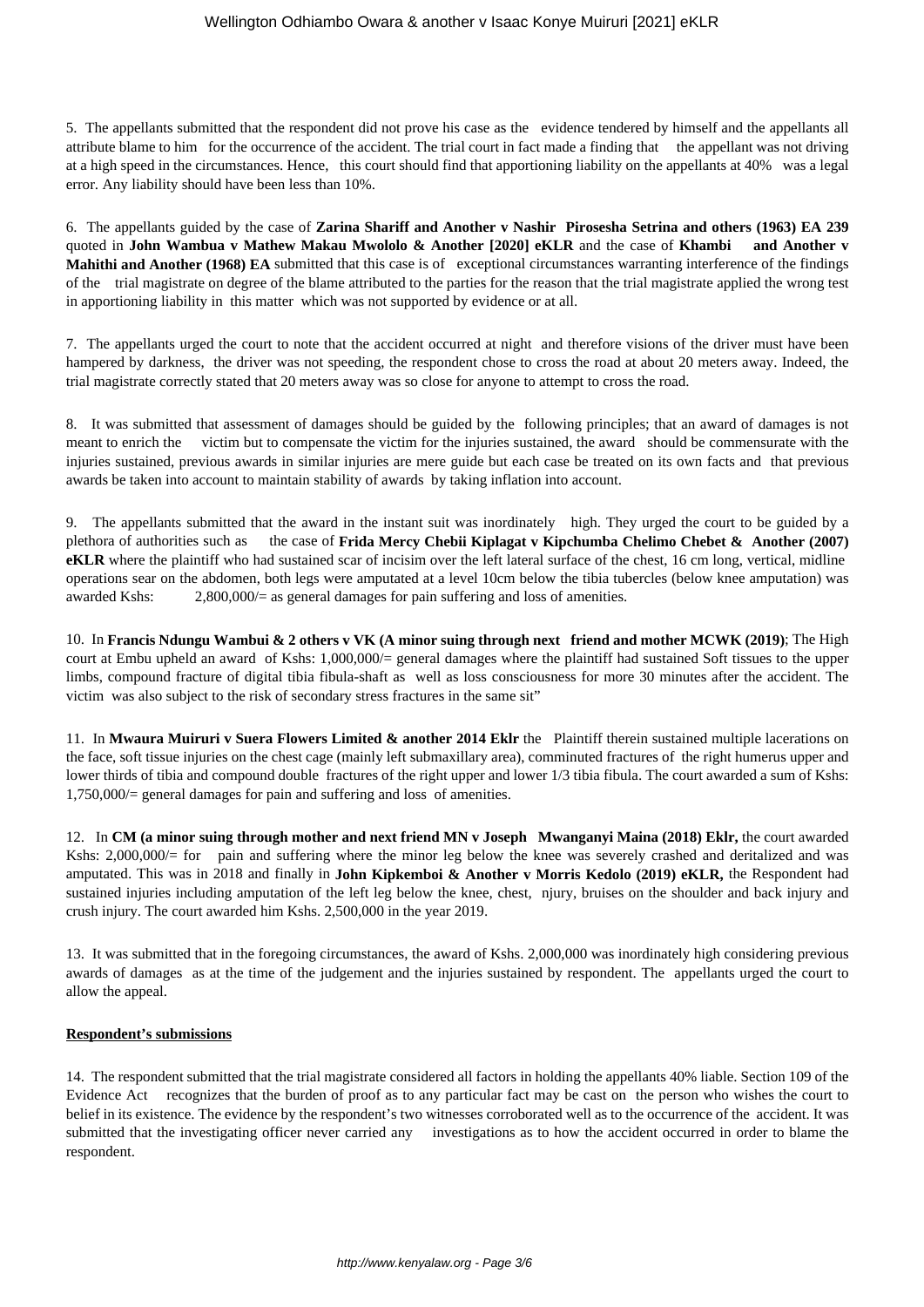15. The respondent submitted that he was immediately hit on the left lane and the  $1<sup>st</sup>$  appellant never made any effort to avoid the accident. Since the standard of proof in civil cases is on a balance of probability, it was submitted that the respondent discharged his duty well in the trial court and the trial magistrate was right in holding the appellants 40% liable.

16. It was submitted on quantum that the trial magistrate used the right principles in assessing damages, hence this court should not interfere with the same. The injuries the respondent sustained have shattered the physical frame of the respondent and affected his productivity. According to the doctor's report the respondent sustained 45% permanent disability. The appellants never referred the respondent to any other doctor for a second medical opinion hence the respondent doctor's opinion was not challenged.

17. The trial magistrate award considered the respondent's injuries, inflation trends and passage of time. The respondent placed reliance in the case of **Edwin Otieno Japaso v Easy Coach Bus Company Kisumu Civil Appeal No.11 of 2014** where it was held that comparable injuries should be compensated by comparable awards but no two cases are exactly alike.

18. It was submitted that the respondent sustained grievous injuries and he was to wear prosthesis for the rest of his life. The said prosthesis is usually changed regularly and it is costly and the respondent has no any other source of income. He placed reliance in the cases of **Ahmed Mohamud Adam v Jimmy Tomino & 2 others [2006] eKLR and James Joseph Rughendo v Kenya Power and Lighting Co [2012] eKLR** and prayed that the court upholds the award of Kshs. 2,000,000 general damages and Kshs. 3,500 for special damages and dismiss the appeal with costs to the respondent.

## **Issues for determination**

19. This being the first appeal, it is this court's duty under section 78 of the Civil Procedure Act to re-evaluate the evidence tendered before the trial court and come to its own independent conclusion taking into account the fact that it did not have the advantage of seeing and hearing the witnesses as they testified. This principle of law was well settled in the case of **Selle v Associated Motor Boat Co. Ltd (1968) EA** 123 cited by the appellants where Sir Clement De Lestang (V.P) stated that:

*"An appeal to this Court from a trial by the High Court is by way of retrial and the principles upon which this Court acts in such an appeal are well settled. Briefly put they are that this Court must reconsider the evidence, evaluate it itself and draw its own conclusions though it should always bear in mind that it has neither seen nor heard the witnesses and should make due allowance in this respect. In particular, this Court is not bound necessarily to follow the trial judge's findings of fact if it appears either that he has clearly failed on some point to take account of particular circumstances or probabilities materially to estimate the evidence or if the impression based on the demeanor of a witness is inconsistent with the evidence in the case generally''.*

20. I have carefully perused the proceedings, the judgement, and the record of appeal as a whole including the parties' submissions. Two issues fall for determination:

## **i. Whether the apportionment of liability was well founded.**

## **ii. Whether the award on quantum was excessive in the circumstances.**

## **Whether the apportionment of liability was well founded.**

21. The plaintiff had testified that on 19/08/14 he was crossing the road at around 6.00 pm towards 7.00 pm from left hand side to the right facing Eldoret general direction, when he was hit by a vehicle KBA 959 N which was heading to Eldoret general direction. He testified that the accident occurred within a canter and the motor vehicle was at high speed. He blamed the driver of the motor vehicle for failure to warn him by hooting. On cross- examination the plaintiff confirmed that the accident occurred at 8 pm according to the police abstract report. He also confirmed that the police abstract report blamed him for the accident. He testified that he checked the road and saw the lorry at about 20 meters away but nevertheless he decided to cross the road.

22. PW2 a police officer who was not the investigating officer, testified that the road has two lanes at the scene of the accident and the point of impact was on the left side of the road. He produced a police abstract and indicated that the investigating officer had blamed the plaintiff for the accident.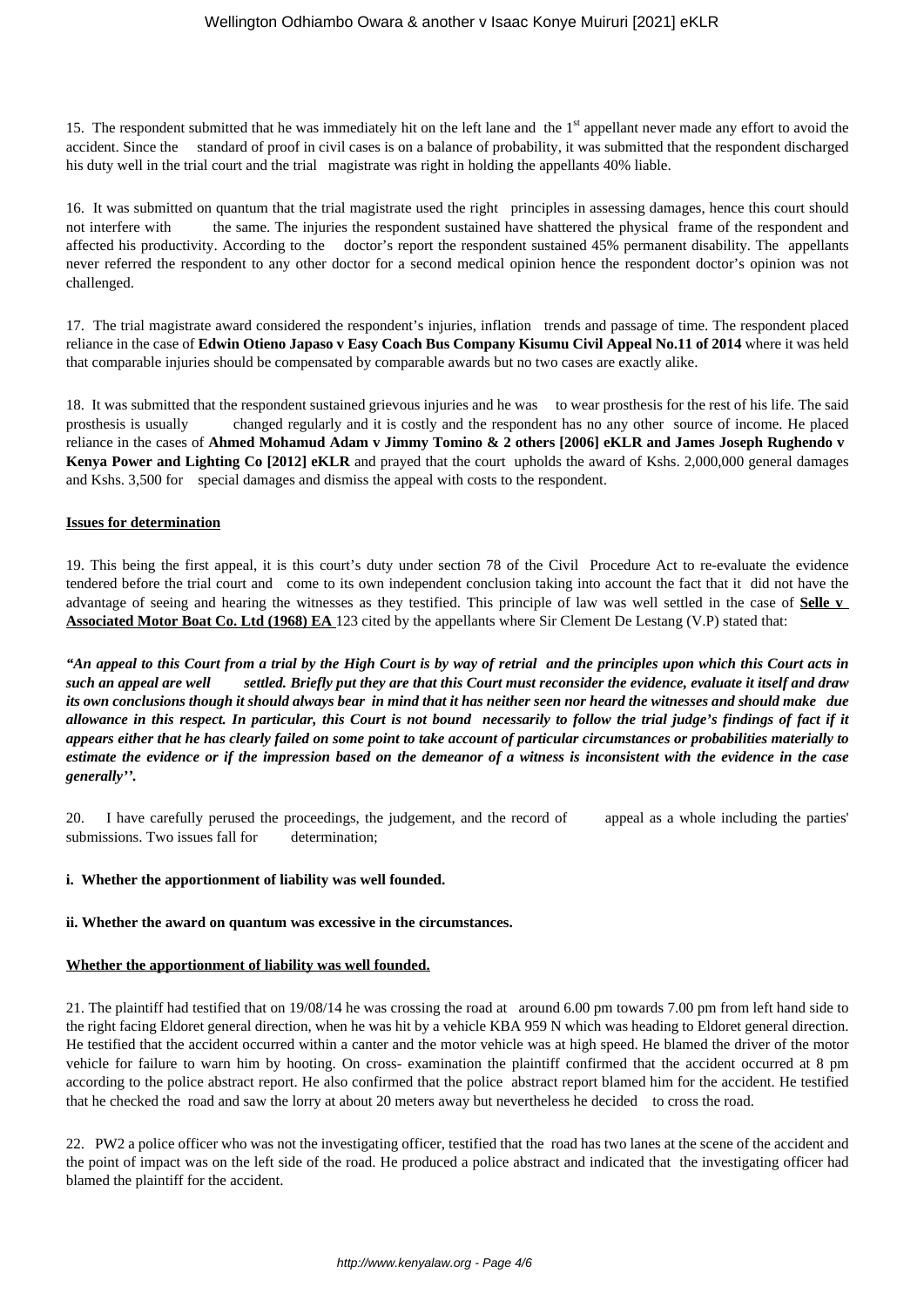## Wellington Odhiambo Owara & another v Isaac Konye Muiruri [2021] eKLR

23. DW2 the driver of Motor vehicle KBA 959N testified that the pedestrian emerged from the two parked tracks, he tried to avoid him but it happened too fast. He said he was driving at around 20-30KPH. That the pedestrian's leg was ran over by the left front tyre. PW2 testified that he tried to swerve but it was too fast, so he applied brakes and stopped immediately. He blamed the pedestrian for the accident.

24. It is not disputed that an accident occurred on the material day involving Motor vehicle KBA 959N and the pedestrian. What is not clear is who was to blame for the accident. For this court to interfere with the conclusions of facts by the trial court, it must be convinced that the finding is based on no evidence at all or just perverse. This is because the trial court had the benefit of hearing, seeing and observing the witnesses as they testified.

25. The totality of the evidence is that the pedestrian emerged from between two lorries which were parked along the road. It was at around 8.00 P.M and definitely it was already dark. As much as the driver owed the road users a duty of care, it was also the responsibility of the pedestrian to confirm if the road was clear before he embarked on crossing the road. The respondent confirmed that he saw the motor vehicle at about a distance of 20 meters away but still opted to cross the road.

26. On the other hand, I must say that as much as the driver tried to avoid the accident, he didn't do much as he only applied emergence brakes and stopped the motor vehicle but unfortunately the pedestrian was ran over by the left front tyre. This being a two lane road, the driver would have avoided the accident by swerving to the right side and avoid hitting the respondent. it cannot also be ignored that the respondent failed to take reasonable care when he decided to cross the road while the motor vehicle was 20 meters away and it was also dark.

27. All in all, this court finds that the accident was caused by want of care on the part of the appellants and the respondent and agree with the lower court's finding that more negligence should be attributed to the respondent who ignored the close distance of the motor vehicle and opted to cross the road. This being a main highway and the respondent having been there for the last twenty years as he stated, he ought to have known that the said road was usually busy with motor vehicles of all kinds.

#### **Whether the award on quantum was excessive in the circumstances.**

28. The principles to be considered by an appellate court in deciding whether to disturb the trial court's assessment of damages were set out by the Court of Appeal for East Africa in the locus classicus **Bashir Butt v Khan Civil Appeal No. 40 of 1977 [1978] eKLR** thus;

 *"An appellate Court will not disturb an award of damages unless it is so inordinately high or low as to represent an entirely erroneous estimate. It must be shown that the Judge proceeded on wrong principles or that he misapprehended the evidence in some material respect and so arrived at a figure which was either inordinately high or low."*

29. The respondent testified that he was examined by Dr. Wabore who testified and produced the medical report as an exhibit in court. In his report Dr. Obore confirmed that the respondent sustained crush fractures of the left lower limb, small multiple wounds on the upper limbs, lateral right scapula- clavicular joint subluxation which deformed the joint with swelling still visible. The report also indicated that the respondent's lower limb was amputated above the knee at the middle 1/3 of the thigh. The doctor indicated that the respondent needs prosthesis for the rest of his life and he assessed him to have suffered 45% degree of permanent incapacity.

30. The assessment of damages by courts in personal injury cases is guided by the following principles:

- **(a) An award of damages is not meant to enrich the victim but to compensate such victim for the injuries sustained.**
- **(b) The award should be commensurable with the injuries sustained.**
- **(c) Previous awards in similar injuries sustained are mere guide but each case be treated on its own facts.**

 **(d) Previous awards to be taken into account to maintain stability of awards but factors such as inflation should be taken into account.**